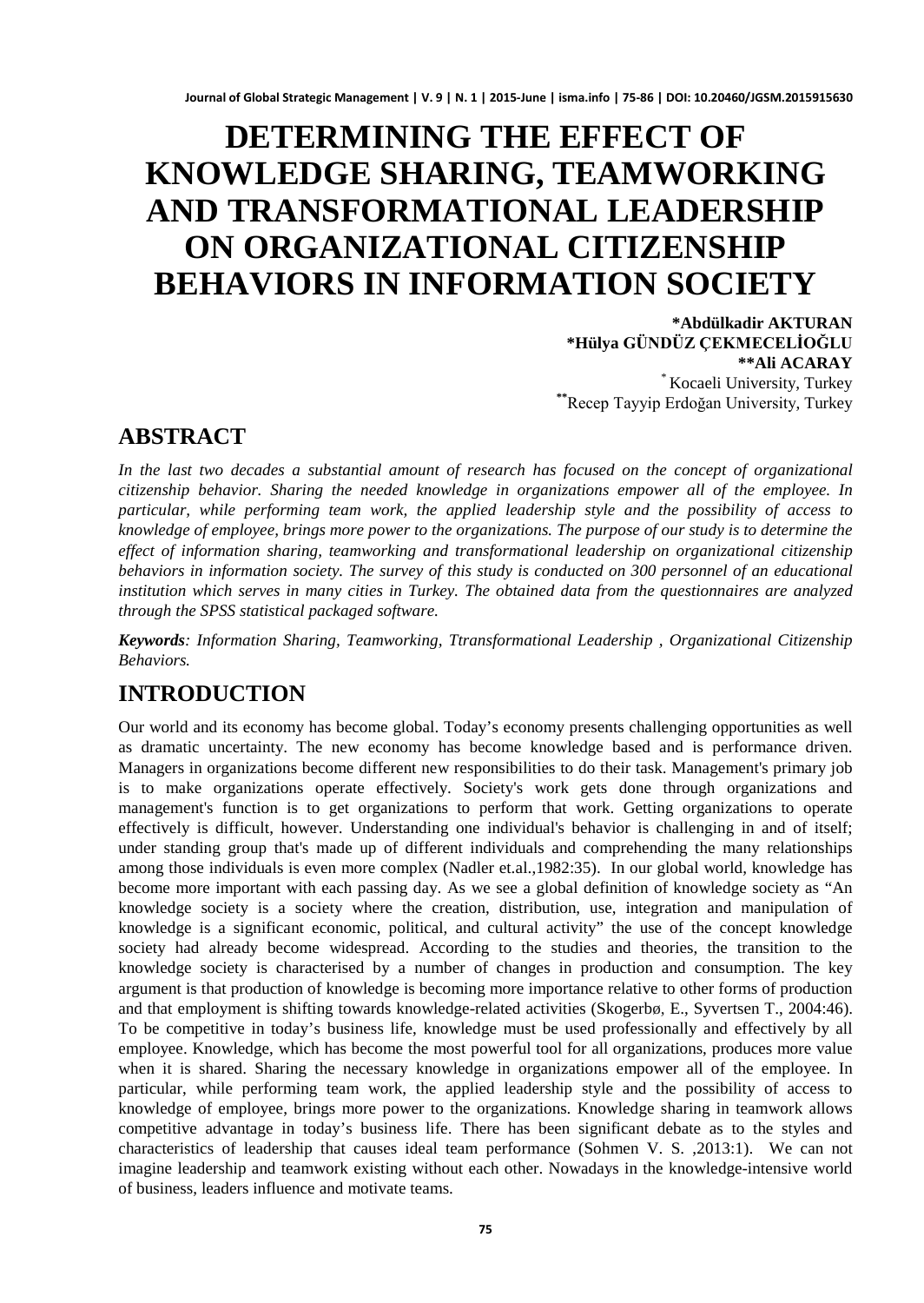In the last two decades a substantial amount of research has focused on the concept of organizational citizenship behavior. The widespread interest in organizational citizenship behaviors stems from the belief that these behaviors enhance individual, unit and organizational performance by making organizations more attractive places to work for one's coworkers (Organ, 1988; Netemeyer et al., 1997; Organ, 1988; Podsakoff et al.,1996; Podsokoff, Mac Kenzie, 1997). Since the development of the concept, much research has been focused to explore the antecedents of OCBs. The most researh on OCB has related to individual antecedents of OCB- including personality, satisfaction (Bateman, Organ, 1983, Organ, Lingl, 1995), commitment (O'Reilly & Chatman, 1986), perceptions of fairness (Moorman, Niehoff, Organ, 1993), intrinsic and extrinsic job attitudes (Williams & Anderson, 1991), job status, identification work value (Feather, Rauter, 2004), justice (Nadiri, Tanova, 2010). Some research on OCB has focused on context related variables. For examble researchers have suggested important relationship between OCB and task characteristics (Podsakoff & McKenzei, 1995), organizational politics, organizational support (Randall, et all, 1999), social support (Chu, Lee, Hsu, 2006), leader behaviors (Padsokoff, et al., 1990, Truckenbrodt, 2000) abusive supervision (Zellars, et al, 2002), organizational learning (Somech, Drach-Zahavy, 2004), work values (Feather, Rauter, 2004). However, the relatioship among team work, knowledge share, and organizational citizenship behaviors are not examined enough. However, in order for the employee to demonstrate organizational citizenship behavior, it seems necessary to build a culture of communication, trust, team workking, participation and knowledge sharing. Thus, the purpose of this research is to examine and compare the effects of team work, knowledge share and participative management on five dimensions of organizational citizenship behaviors.

### **LITERATURE REVIEW AND HYPOTHESES**

The development of Knowledge - communication technologies, and the effects of globalization, has led to an inevitable transformation in institutional and social dimensions. This transformation is considered as "informatics revolution" or "knowledge society" today (Yıldırım U., Öner Ş., 2004:1). In order to achieve superiority over the competition businesses want to keep Knowledge in their hands and to take advantage of as much of the knowledge technology in Knowledge society (Selvi Ö., 2012:1).

Knowledge society has occurred as a step with an increasing use of knowledge technology in developed countries such as Western Europe, Japan and America in 1950 - 1960s. The most important feature of this phase shaped in developed countries is using knowledge and knowledge technology in all areas. Therefore, the developments of knowledge society leads to increase productivity in production and encourags new technological, economic, social and cultural development in a short time (Selvi Ö., 2012:192). There are many definitions for Knowledge Society:

- Knowledge society is a society, that provide access to the Technologies and use these technologies through new knowledge and communication Technologies.
- A society that organises itself around knowledge in the interest of social control, and the management of innovation and change (Daniel Bell).
- A society where knowledge is used as an economic resource, the community harnesses/exploitsit, and behind it all an industry develops which produces the necessary knowledge (Nick Moore)
- A new type of society in which humanity has the opportunity to lead a new way of life, to have a higher standard of living, accomplish better work, and to play a better role in society thanks to the global use of knowledge and telecommunication technologies." (Béla Murányi).

With another approach, in the knowledge society knowledge has been turned into capital, raw materials, energy and manpower such as the factors of production, used as raw materials and product in the economy, shared by everyone and accepted as a cultural value in society. Knowledge society is the structure of society which is started to be used in all areas of knowledge and communication Technologies (Rukancı ve Anameriç, 2004).

### *Knowledge sharing*

Knowledge has been commonly known as the major source for creating an organization's sustainable competitive advantage (Fang, Y.,et al.,2010:42). Collins and Hitt (2006:148) illustrated in their study that knowledge sharing is an accumulation of social capital for an organization as if there is an adequate social capital is available then the knowledge possessed by an individual can be shared efficiently and effectively in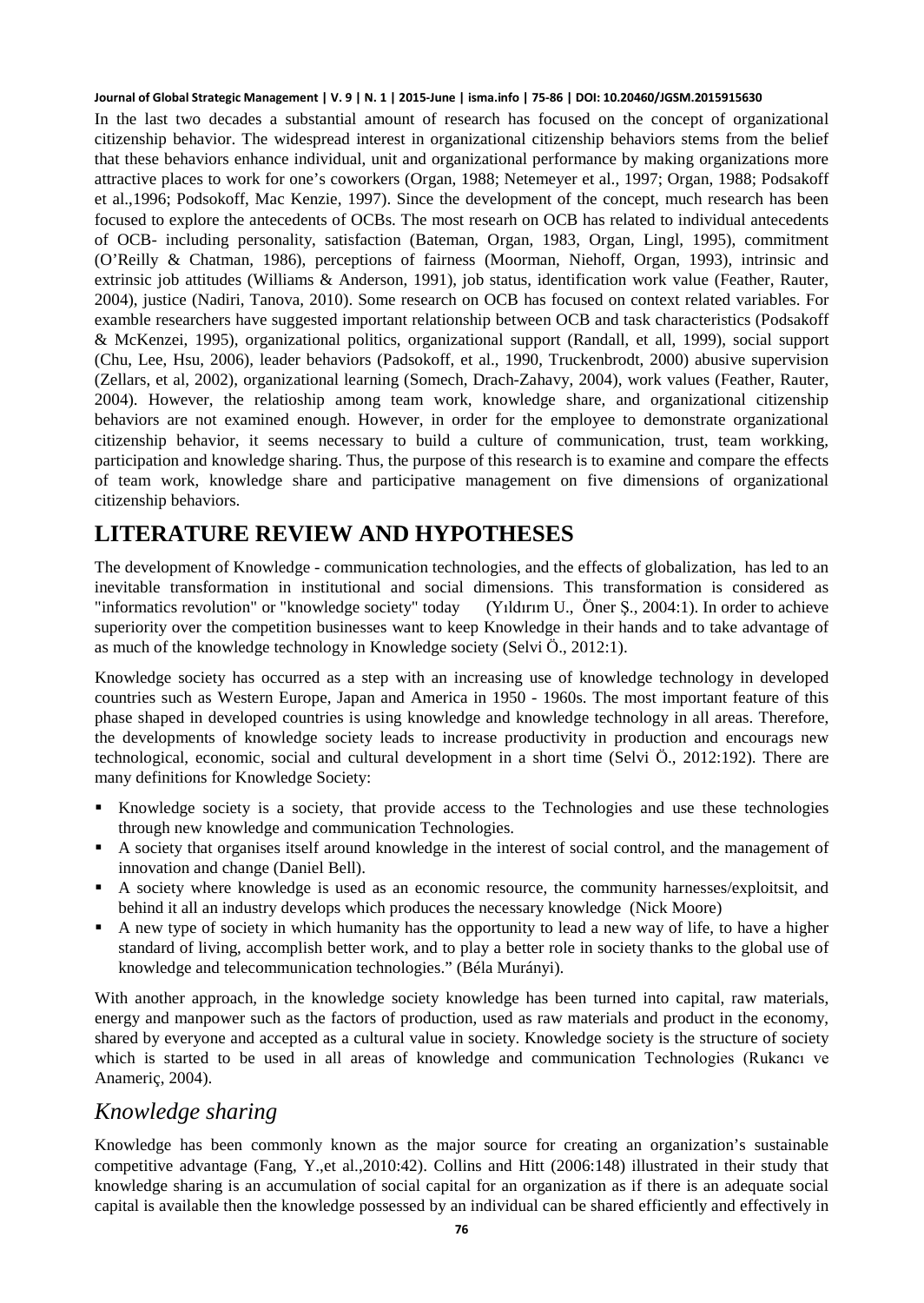the organization. Nevertheless the willingness of the members to share their knowledge with other members based on the organizational structure and social relations in the organization ( Islam T. et al., 2012:795). The importance of organizational knowledge has supported several knowledge management activities that are intended to realize knowledge creation, retention and distribution (Bock, G.W., et al.,2010:99). In fact, the knowledge of human resources, customers, innovations and processes consist of managerial intellectual capital that will be incorporated into decisions (Shang, S.S.C., et al.,2009:99). However, the transition of knowledge across individuals and organizational boundaries, and into organizational practices relies heavily on individual employees' knowledge sharing behavior (Bock, G.W., et al., 2005:101). When individuals are psychologically attached and identified with an organization, they trust and interact with other organizational members and make it easy and comfortable to share knowledge with them ( Islam T. Et al., 2012:795). Social factors are more deterministic than extrinsic benefits in knowledge -sharing behaviors (Bock, G.et al., 2005:99)

Knowledge sharing potentially carries the meaning, to share sensitive knowledge about costs, productivity, financial and performance with employees of the organization's (Scott ve diğ., 2004:333). With knowledge sharing, managers strengthen teams that can take their own decisions. This dimension creates a situation for workers to understand the meaning of their work, to feel being of competence in fulfilling the business and have an impact in the direction of the organization where they feel themselves better (Bandura, 1982:122). In other words, knowledge sharing constitues the basis of empowerment. The sharing of sensitive and important knowledge will allow employees to understand the duties and responsibilities , organization and the top management's judgments and behaviors. Trust, mutual understanding and communication resulting from this undestanding will give a potential ability to employee to govern themselves (Si ve Wei, 2012: 303). As seen, in companies to obtain the knowledge, sharing among employees, development and management emerges as a strategic activity. (Demirel,2008:199).

Knowledge sharing is one of the most critical point for knowledge society. Without knowledge sharing, it is not possible to see an efficient knowledge society. Bureaucratic structure of the organization, limits the sharing of knowledge particularly sensitive and important knowledge. Knowledge sharing, why it is the most important first step can be summarized as follows (Randolph, 1995: 22):

- Without knowledge, it is not possible to wait from the employees to act responsibly for the organization and to make a difference in their movements.
- Knowledge sharing significantly increases the level of confidence in the organization.
- In particular, the sharing of sensitive knowledge, cause employees to embrace the work.

To obtain the innovative competitive advantage in favor of the organizations effectively, organizations provide substantial knowledge to employees, employees to other employees (Taş, 2011:120). After providing knowledge sharing, and the foundation of trust the next step will be the creating autonomy structure based working teams (Randolph, 1995: 23-25). Therefore, the following hypothesis is proposed:

Hypothesis 1: Knowledge sharing has a positive relationship with attitude toward Organizational Citizenship Behaviors.

#### *Team Working*

Today, many organizations are formed self-governing teams, and be given responsibility over the whole of a product or process in such teams. (Akçakaya, M., 2010:158). Nowadays, in many organizations, complex decisions are taken, and in this context the decision-making of a single employee does not provide efficiency. In other words, it can be said that a group of employees provide input to the complex decision-makings. Teams with the structure of creating synergy, create significant knowledge and also serve as a mechanism to provide support to the empowered personnel (Randolph, 1995: 27).

Scarnati defined Teamwork (2001:5) "as a cooperative process that allows ordinary people to achieve extraordinary results". Teamwork is a very essential part of workplace success. When employees work together to accomplish a goal, everyone benefits. Teamwork allow individuals working together in a cooperative environment to achieve planned team goals through sharing knowledge and skills. (Tarricone P. & Luca J.,2002:641) There are many definitons about team working. As a result we can make a common definition about team work; "Teams are groups of people with complementary skills who are committed to a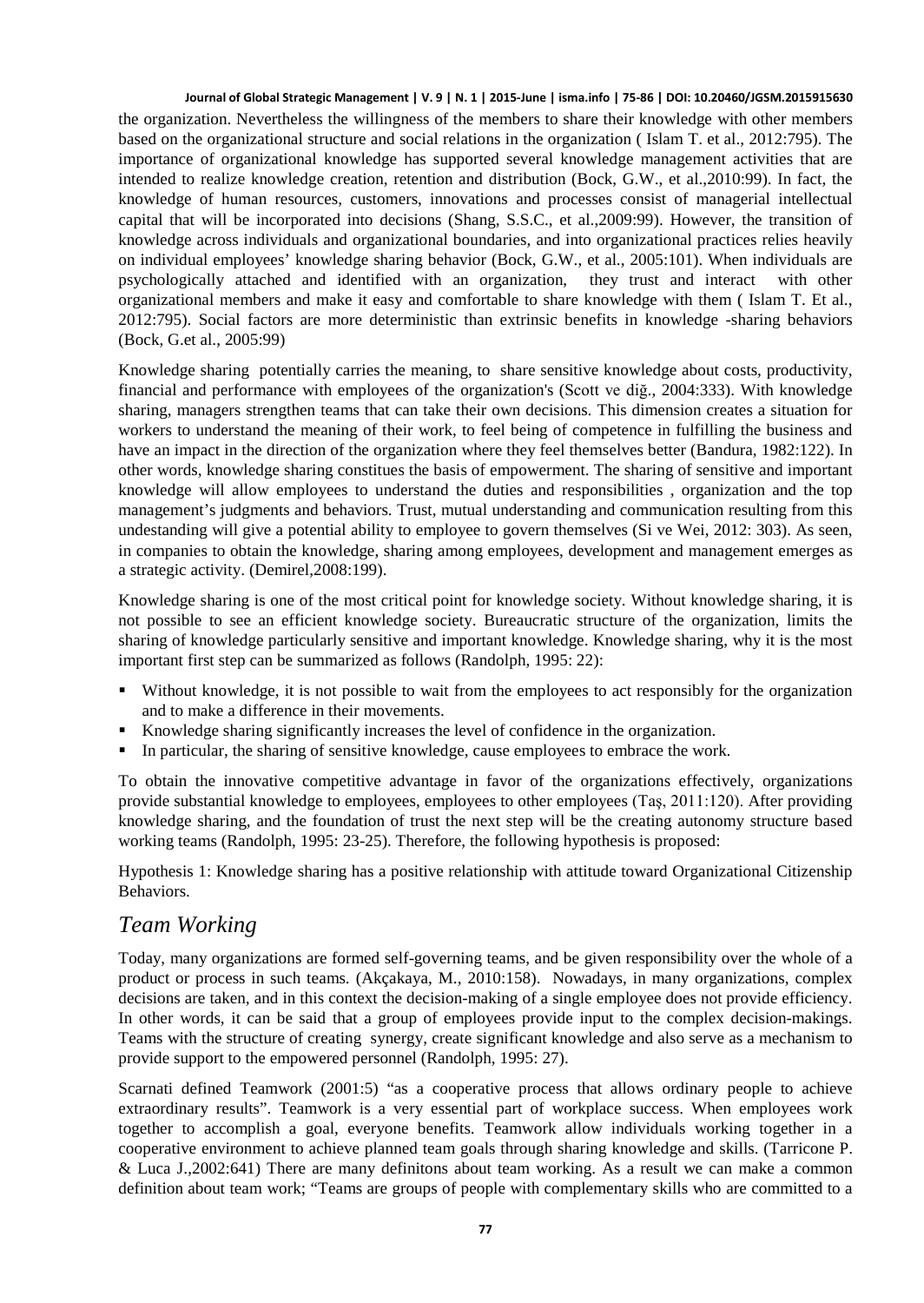common purpose and hold themselves mutually accountable for its achievement. Ideally, they develop a distinct identity and work together in a co-ordinated and mutually supportive way to fulfil their goal or purpose" [\(www.constructingexcellence.org.uk.](http://www.constructingexcellence.org.uk/) 2004:5).

Team responsibility and working, provide the opportunity of decision-making tool position. In this process, in fact, efforts are made teams to take the the position of the hierarchy. So, it is necessary to increase the responsibility of the team with the hierarchy reduction and new arrangements and structures within the organization. However, many managers act for fear of losing the power control at this point and can show resistance to empowerment. When team take place of the hierarchy, roles of managers will be; coaching, consulting and leadership etc. as varies. Giving more responsibility to the team should be supported by new training programs. This is meant to be less controlling of the first supervisor than before, incentives for change and support should be provided by management. This also requires the adoption of certain risks and fear. (Si ve Wei, 2012: 304). This dimension; works in a wide range of team training, and covers some of the responsibility for work outcomes. This dimension essentially aims to strengthen the effects of the qualification of the employees in the organization (Scott, E. S. ve diğ., 2004:336).What to do in order to replace the position of the hierarchy with teams is as follows: (Randolph, 1995: 29):

- Continuing education,
- Work on the leadership gap,
- To accept the fear.

When the team's responsibility increased, as the basis for implementation, decision-making expected in terms of the team members and to act so, training is very important.

The disappearance of the hierarchy creates a leadership gap. Initially, the teams need to have strong leaders, leadership, encouragement, and support.

Kelchner (2013) points out that maximizing the diversity within a team is important to allow for different skill-sets to come together and to share ideas for the best solution possible.Successful teams are characterised by a team spirit based around trust, mutual respect, helpfulness and – at best – friendliness [\(www.constructingexcellence.org.uk.](http://www.constructingexcellence.org.uk/) 2004:5). Simply bringing people together does not necessarily ensure they will function effectively as a team or make appropriate decisions. Teams are composed of people who have a variety of emotional and social needs which the team can either frustrate or help to meet. Teams have several characteristics: diverse individuals, a common goal, a sense of community, knowledgesharing, and, concerted effort (Sohmen V.S., 2013:4). Indeed, strong leaders build strong teams: groups of people who work together in cooperative, goal-oriented effort. In the knowledge-intensive world of today, leaders influence and motivate teams. They do not coerce. They achieve results by developing a shared vision and communicating it to the team whilst influencing with passion. If we suppress the natural dynamic flow of a team—with possible conflicts—self-induced barriers are created within that team. Therefore, the leader should strive to understand the culture of each team and find ways to strengthen the natural dynamics of that team and each of its members. A creative approach needs to be taken to drive the strategic vision of the organization through effective leadership (Sohmen V.S., 2013:4). Therefore, the following hypothesis is proposed:

Hypothesis 2: Team working has a positive relationship with attitude toward Organizational Citizenship Behaviors.

### *Transformational Leadership*

Leadership is critical to teamwork. The team leader is the person responsible for ensuring that members work effectively together to achieve their goal or objective and must facilitate the co-operation necessary for the team to perform well. The leader must also ensure that the team has the resources and knowledge necessary to complete its task. The leader should be a role model for the team – good at communicating openly and honestly and winning the respect and trust of all involved. Creating opportunities for team members to participate and contribute to the task constructs a sense of common ownership of both the problem and its solution. Considering the "five-dimensional leadership competence model" (Transformational; Transactional; Organic; Contemporary; and, Ethical) (Cameron & Whetten, 2011), we will handle with " Transformational Ledaership" in this study. Sohmen V.S. (2013:6).,describes Transformational Leaders as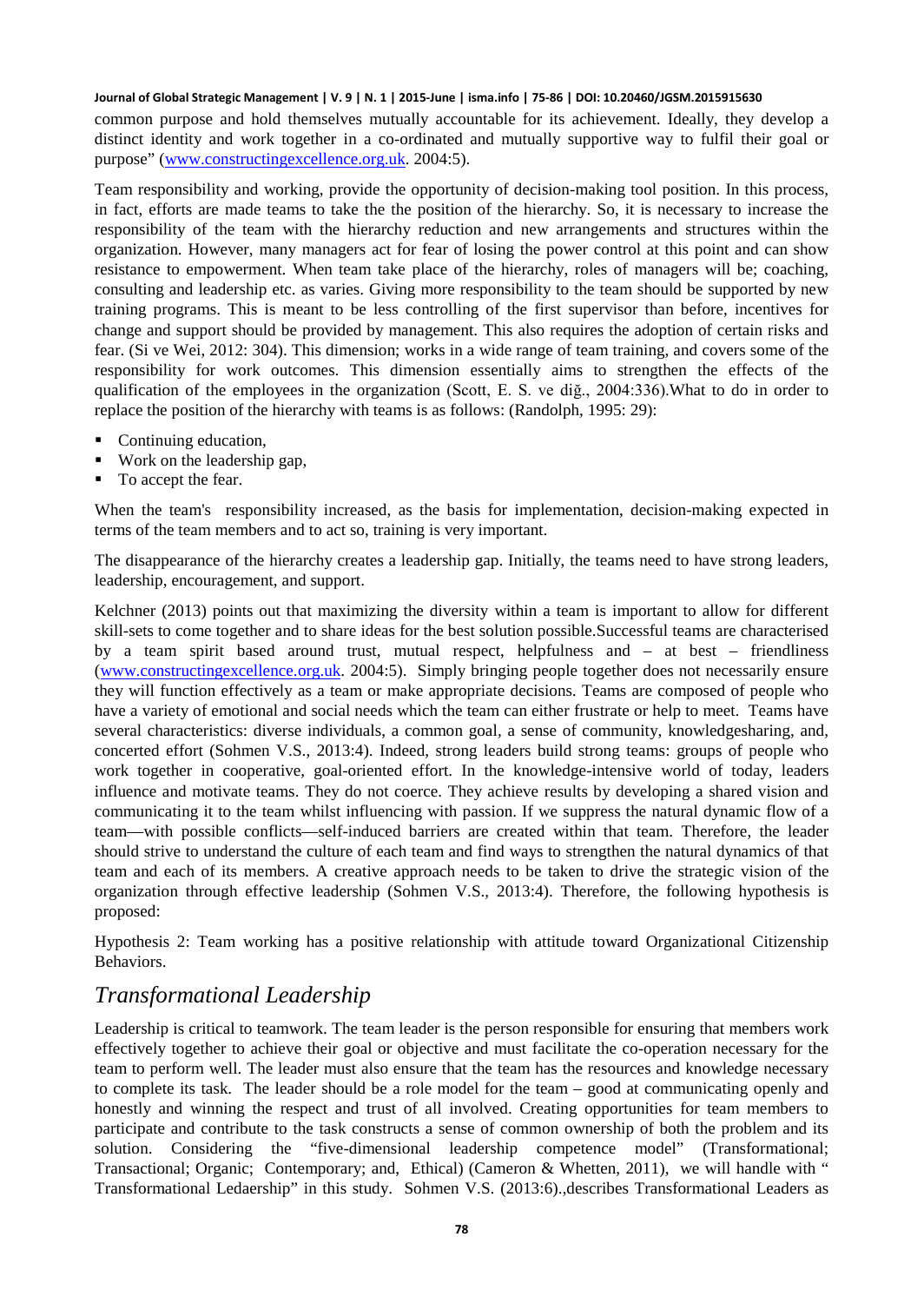"Transformational leaders are charismatic individuals who have the ability to influence a team to meet the organization's strategic goals. These leaders encourage and enable the development of an organization that is characterized by a culture based on integrity, transparency, and genuine respect for others" . The transformational leader leads by inspiring and stimulating followers and by creating highly absorbing and motivating visions (Bass, Waldman, Avolio, & Bebb, 1987:75). Transformational leaders develop a vision and motivate their followers to strive for this vision. Transformational leadership make the audiences, about their motivation to do more than initially expected (Bolat and Seymen, 2003: 64). Based on this article, the following hypothesis is developed:

Hypothesis 3: Transformational Leadership has a positive relationship with attitude toward Organizational Citizenship Behaviors.

### *Organizational Citizenship Behaviors*

Derived from Katz's (1964) category of extra role behavior (Schappe 1988, 277) OCB has been defined as individual behavior that is discretionary, not directly or explicitly recognized by the formal reward system and that in the aggregate promotes the effective functioning of the organization. Discretionary, means that the behavior is not an enforceable requirement of the role or the job description, that is the clearly specifiable terms of the person's employment contract with the organization; the behavior is rather a matter of personal choice, such that its omission is not generally understood as punishable (Organ (1988, p.4). Examples of OCBs include helping coworkers with work related problems, not complaining about trivial problems, behaving courtesely to coworkers, and speaking approvingly about the organization to outsiders. A key component of the OCB definition is that omission of the OCBs is not punishible (Zellars, Tepper, Duffy, 2002: 1068).

Although there is no clear consensus with the literature on the number of dimensions of OCBs, Organ (1988) and other studies (Padsakoff & MacKenzei, 1994; Padsakoff et al, 1997; Farth, Zhong, & Organ, 2004) have proposed a variety of forms, including altruism, courtesy, sportsmanship, civic virtue, and conscientiousness. Altruism is discretionary behavior that has the effect of helping a specific other person with an organizationally relevant task. Courtesy is is discretionary behavior aimed at preventing work-related problems with others (e.g., touching base with the manufacturing plant before making a large sale final). Sportmanship is behavior that tolerating in good spirit the occasional hardships and deprivations that unpredictably befall individuals in the course of organizational endeavors (Organ 1988a, p. 11). Civic virtue is behavior indicating that the employee responsibly participates in, and is concerned about, the life of the company. Finally, conscientiousness is discretionary behavior that goes well beyond the minimum role requirements of the organization (MacKenzie, Podsakoff and Fetter 1993). Although OCB is discretionary behavior researchs pointed out that today "the ideal worker is an employee who not only demonstrates high levels of task performance, but also engages in high levels of OCB as well (Bolino and Turnley, 2005, p. 740).

There are some possible causes why helping behaviors might be positively related to work group or organizational effectiveness. For example, OCBs (1) provide a means of managing the inter-dependencies among members of a work unit, which increases the collective outcomes achieved; (2) reduce the need for an organization to devote scarce resources to simple maintenance functions, which frees up resources for productivity; and (3) improve the ability of others (i.e., coworkers and managers) to perform their jobs by freeing up time for more efficient planning, scheduling, problem solving, and (4) enable the organization to more effectively adapt to environmental changes and (5) strengthening the organization's ability to attract and retain the best employees. Overall, OCB enhances the social and psychological work environment in such a way that it supports task proficiency and can increase group performance (Organ, 1988; Netemeyer, 1997, 86), Podsakoff & MacKenzie, 1994; 1997). OCBs create efficiencies by reducing the need for monitoring and freeing time for more valuable management activities such as scheduling and problem solving (Podsakoff et al., 1995).

OCB develops through the voluntary efforts of employees to exceed prescribed instructions and tasks. These efforts are oriented towards two major targets, with members of the organization being the first target. In this case, OCB is revealed as helping (forms of behaviour reflecting social, moral or practical assistance). Helping may reflect significanttraits such as altruism, conciliation and even courtesy. Giving and receiving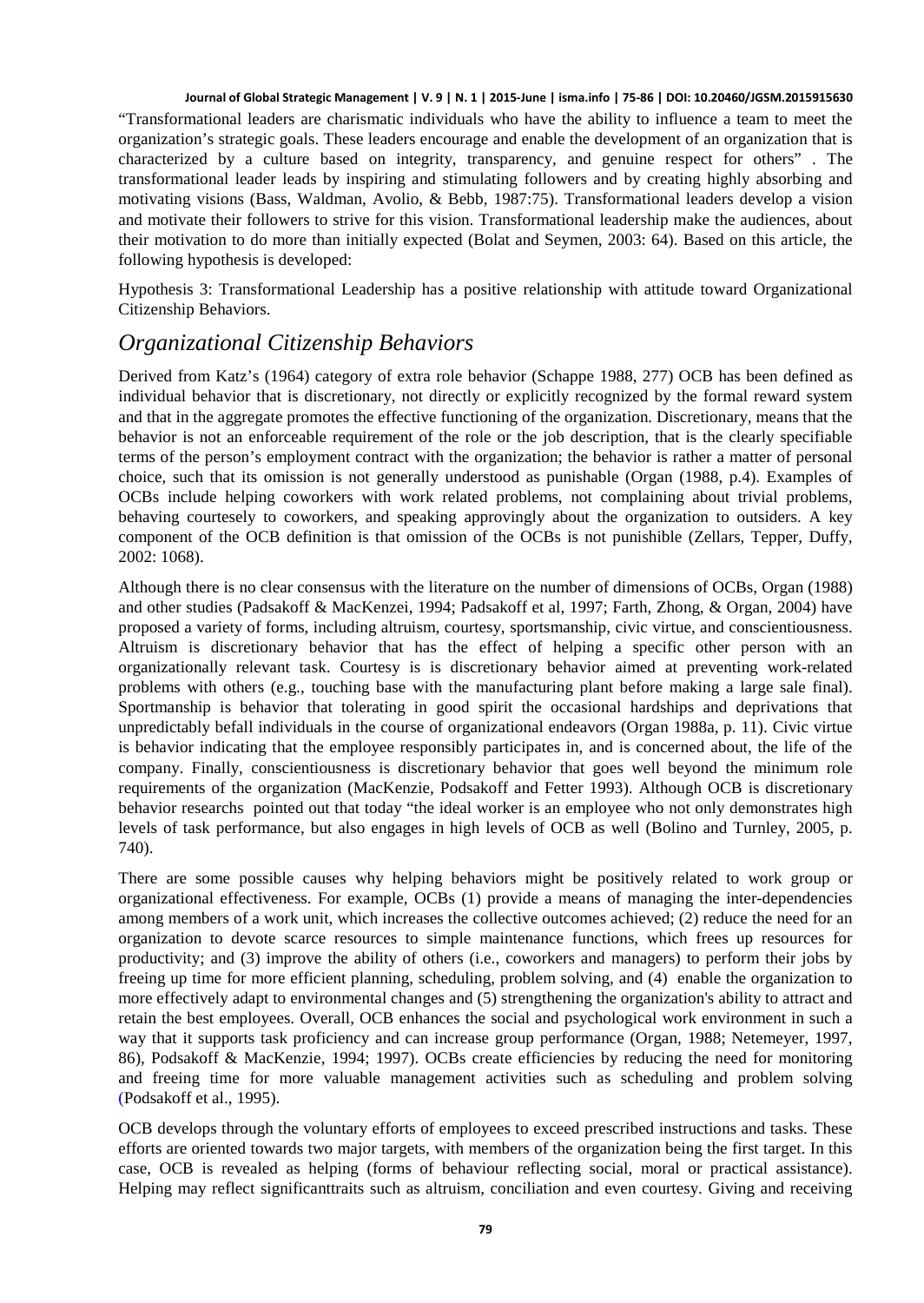help strengthens ties between employees. Helping promotes the desire to reciprocate, contributes to learning the ropes and frees management control over tasks, allowing management to concentrate on developing goals, etc. (Paille, Grima, 2011, p.4).

### *Relationship Between knowledge sharing, team working, transformational leadership and OCB*

Bolino, M.C., et al., (2002:510) mentioned in their study that that OCBs play a very vital role in the development of social capital in organizations. Their conceptual framework indicates that OCBs include loyalty, obedience and participation, all of which contribute to the creation of the structural, relational and cognitive aspects of social capital. OCB's enhanced when employee's perceived that there is a supportive culture in their organizations. By social exchange theory it is also mentioned that when employees perceive that their organization supports them they show citizenship behaviors (Islam T. et al., 2012:796). Knowledge sharing behavior is regarded as the degree to which employees share their acquired knowledge with their colleagues (Ryu S., Ho S.H., and Han I.,2003:119). Inherently, the transfer of knowledge from one individual or one unit of an organization to another significantly contributes to the organizational performance (Argote, L., et al., 2000:7). Facilitating knowledge sharing is a complicated task, as one of the major challenges concern is the willingness of organizational members to share their knowledge with other co-workers(Lam, A., and Lambermont-Ford, J.P., 2010:57). In the workplace, knowledge sharing behavior is viewed as voluntary and is represented by OCB, and another social psychological factor, namely, sense of self-worth. Ipe (2003) indicates that many researchers have handled the motivation for knowledge sharing as a function of reciprocity. And the organizational climate must be ready for knowledge sharing. Employee development through team building and employment of self-managed teams has been found to be positively related to improved organizational productivity (Druskat and Wolf 1999). Effective teams are teams who can achieve high standards of task performance, and reach high levels of satisfaction for their members. Leadership behaviour, among other factors, no doubt influences employees' attitude to work, and team leadership style is one of the major factors that effects team's success. A study by O'Connor (1972) revealed that companies earned higher net profits with effective leaders. It therefore holds that successful organizational citizenship behaviour is highly dependent on effective leadership.

# **METHODOLOGY**

### *Research Objective*

The purpose of this survey is to identify the effect of f information sharing, teamworking and transformational leadership on organizational citizenship behaviors in information society. To test the propositions, a field survey using questionnaires were conducted.

## *Sampling and Data Collection*

The main body of this survey comprises an educational institute operating in Turkey. This institute is operating since a long time in the education sector throughout Turkey, and was carried out in a wellestablished company operating in many cities and towns in Turkey. The survey of this study is conducted on 300 personnel of this institution. Despite these fundamental constraints of the study should be evaluated in the literature as well as contributed to a number of practitioners. Data obtained from those 300 questionnaires were analyzed through the SPSS statistical packet program.

### *Measures*

The scale items for attitude toward knowledge sharing and team working are adapted from Blanchard et.al. (1995). In order to measure leadership issue, "Multifactor Leadership Questionnaire" were used developed by Bass and Avolio (1995). The scale developed by Padsakoff et al. (1990) is used to measure the organizational citizenship behavior. Organizational citizenship behavior is measured as 24 variables in five dimensions; conscientiousness, civic virtue, sportsmanship, altruism and courtesy.

All of the variables in the research model was measured using 5-point Likert scale. A six-point scale is used, with anchors ranging from 1="extremely disagreed", 2="disagreed", 3="somewhat disagreed/somewhat agreed", 4="agreed", to 5="extremely agreed".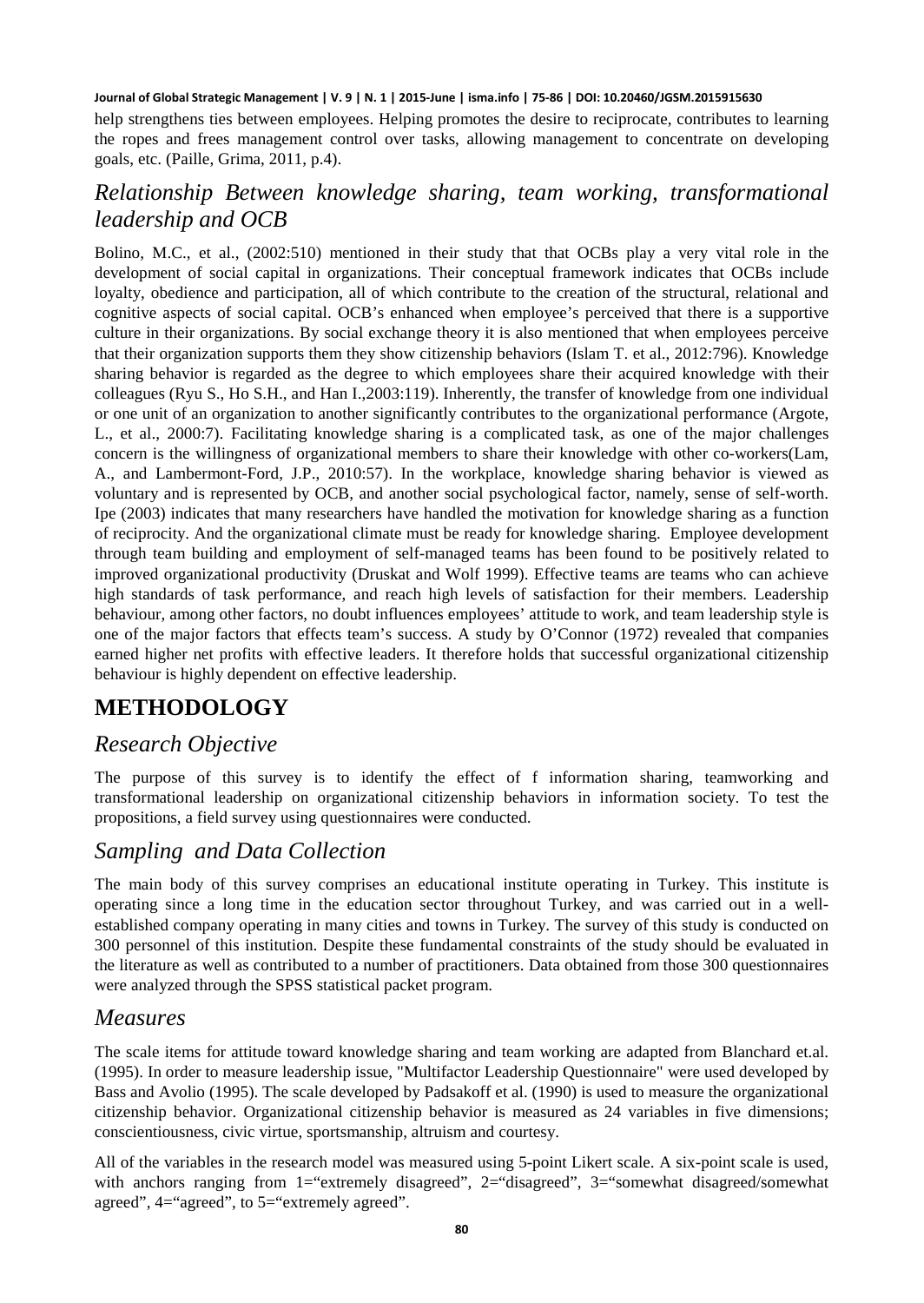The main and sub-hypotheses based on the measurement model study was as follows.

#### **H1: Knowledge Sharing has a positive effect on organizational citizenship behavior.**

- H1a1 Knowledge sharing affects conscientiousness dimension by  $\infty$  = 0.05 significance level.
- H1a2 Knowledge sharing affects sportmanship dimension by  $\infty$  = 0.05 significance level.
- H1a3 Knowledge sharing affects courtesy dimension by  $\infty$  = 0.05 significance level.
- H1a4 Knowledge sharing affects civic virtue dimension by  $\infty$  = 0.05 significance level.
- H1a5 Knowledge sharing affects altruism dimension by  $\infty$  = 0.05 significance level.

#### **H2: Teamworking has a positive effect on organizational citizenship behavior.**

- H2a1 Teamworking affects conscientiousness dimension by  $\infty$  = 0.05 significance level.
- H2a2 Teamworking affects sportmanship dimension by  $\infty$  = 0.05 significance level.
- H2a3 Teamworking affects courtesy dimension by  $\infty$  = 0.05 significance level.
- H2a4 Teamworking affects civic virtue dimension by  $\infty$  = 0.05 significance level.
- H2a5 Teamworking affects altruism dimension by  $\infty$  = 0.05 significance level.

#### **H3: Transformational Leadership has a positive effect on organizational citizenship behavior.**

- H3a1 Transformational Leadership affects conscientiousness dimension by  $\alpha$  = 0.05 significance level.
- H3a2 Transformational Leadership affects sportmanship dimension by  $\infty$  = 0.05 significance level.
- H3a3 Transformational Leadership affects courtesy dimension by  $\alpha$  = 0.05 significance level.
- H3a4 Transformational Leadership affects civic virtue dimension by  $\infty$  = 0.05 significance level.
- H3a5 Transformational Leadership affects altruism dimension by  $\infty$  = 0.05 significance level.

|                              | <b>Frequency</b> | Percentage   |  |
|------------------------------|------------------|--------------|--|
| 25 years and under           | 24               | 8            |  |
| $26 - 35$                    | 149              | 49,7         |  |
| $36 - 45$                    | 95               | 31,7         |  |
| 46-55                        | 25               | 8,3          |  |
| 56 years and over            | $\overline{7}$   | 2,3          |  |
| Total                        | 300              | 100          |  |
| Female                       | 172              | 57.3         |  |
| Male                         | 128              | 42,7         |  |
| Total                        | 300              | 100          |  |
| Married                      | 103              | 34.3         |  |
| Single                       | 197              | 65,7         |  |
| Total                        | 300              | 100          |  |
| Elementary School            | 3                | $\mathbf{1}$ |  |
| Middle School                | 9                | 3            |  |
| <b>High School</b>           | 16               | 5,3          |  |
| College                      | 46               | 15,3         |  |
| Bachelor degree/professional | 198              | 66           |  |
| Master Degree/ PhD           | 28               | 9,4          |  |
| Total                        | 300              | 100          |  |
| $<$ 1 vear                   | 20               | 6.7          |  |
| 1-3 years                    | 90               | 30           |  |
| 4-6 years                    | 103              | 34,3         |  |
| 7-9 years                    | 67               | 22,3         |  |
| >10 years                    | 20               | 6,7          |  |
| Total                        | 300              | 100          |  |

#### **Table 1: Profiles of the Resondents**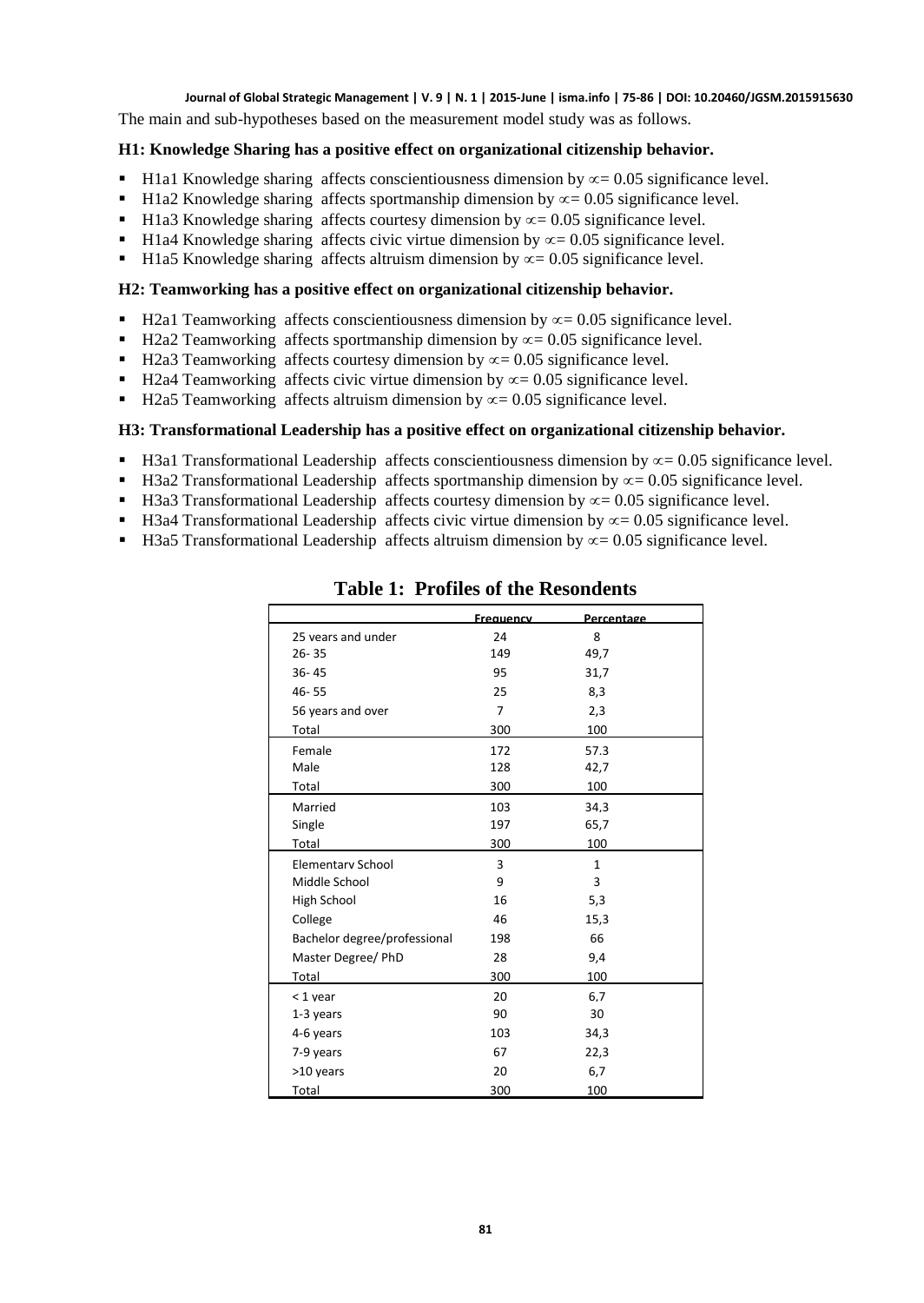### *Analyses and Results*

The research result obtained after the findings were analyzed for the purposes of the research. Research hypotheses reliability and validity analysis in order to assess the accuracy of the scale used for multivariate scale in research before testing was performed. Four different scales were used for information sharing, teamworking, transformational leadership and OCB. A total of 54 variables were used for these four dimensions in the study.

| <b>Hypothesis</b> | <b>Relations</b>                                                                                               | P    | Conslusion             |
|-------------------|----------------------------------------------------------------------------------------------------------------|------|------------------------|
| H1a1              | There is a relationship between conscientiousness dimension of OCB<br>responsibilities with Knowledge Sharing. | ***  |                        |
| H1a2              | There is a relationship between sportmanship dimension of OCB<br>responsibilities with Knowledge Sharing       | ***  |                        |
| H1a3              | There is a relationship between courtesy dimension of OCB<br>responsibilities with Knowledge Sharing.          | ,044 | Partially<br>Supported |
| H1a4              | There is a relationship between civic virtue dimension of OCB<br>responsibilities with Knowledge Sharing.      | ,145 |                        |
| H1a5              | There is a relationship between altruism dimension of OCB<br>responsibilities with Knowledge Sharing.          | ,001 |                        |

### **Table: 2 The relations between Knowledge Sharing and OCB.**

| <b>Hypothesis</b> | <b>Relations</b>                                                                                         | P    | Conslusion             |
|-------------------|----------------------------------------------------------------------------------------------------------|------|------------------------|
| H2a1              | There is a relationship between conscientiousness dimension of OCB<br>responsibilities with teamworking. | ***  |                        |
| H2a2              | There is a relationship between sportmanship dimension of OCB<br>responsibilities with teamworking.      | ,407 |                        |
| H2a3              | There is a relationship between courtesy dimension of OCB responsibilities<br>with teamworking.          | ,253 | Partially<br>Supported |
| H2a4              | There is a relationship between civic virtue dimension of OCB<br>responsibilities with teamworking.      | ***  |                        |
| H2a5              | There is a relationship between altruism dimension of OCB responsibilities<br>with teamworking.          | ,003 |                        |

#### **Table: 3 The relations between Teamworking and OCB.**

### **Table: 4 The relations between Transformational Leadership and OCB.**

| <b>Hypothesis</b> | <b>Relations</b>                                                                                                         | P    | Conslusion |
|-------------------|--------------------------------------------------------------------------------------------------------------------------|------|------------|
| H3a1              | There is a relationship between conscientiousness dimension of OCB<br>responsibilities with Transformational Ledaership. | ***  |            |
| H3a2              | There is a relationship between sportmanship dimension of OCB<br>responsibilities Transformational Ledaership.           | ,003 |            |
| H3a3              | There is a relationship between courtesy dimension of OCB responsibilities<br>with Transformational Ledaership.          | ,002 | Supported  |
| H3a4              | There is a relationship between civic virtue dimension of OCB<br>responsibilities with Transformational Ledaership.      | ***  |            |
| H3a5              | There is a relationship between altruism dimension of OCB responsibilities<br>with Transformational Ledaership.          | ,003 |            |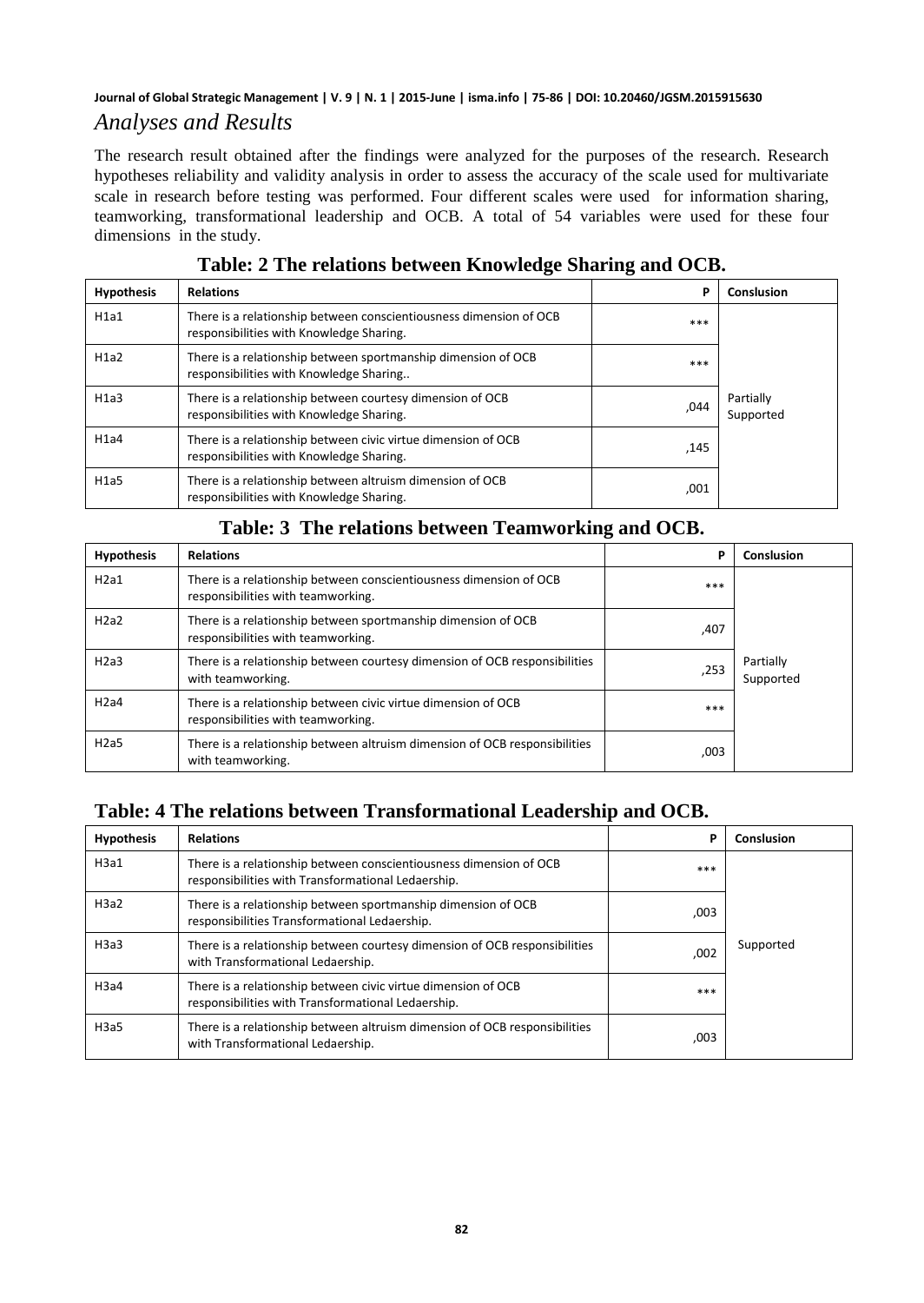# **CONCLUSION**

In the scope of this study the effect of knowledge sharing, teamworking, transformational leadership on OCB was investigated. Considering of the strategic management, this study will be useful for the purpose of functioning effectively in organizations with their employees. In this context data was obtained from those 300 questionnaires in an educational institute that operates throughout Turkey. After the data is encoded using SPSS 17.0 and AMOS 18.0 tested. According to the hypothesis test hypothesis was accepted at the 0.05 significance level. According to the hypothesis test, the three main hypothesis of the research, due to the refusal of some sub-hypothesis was partially accepted. Knowledge sharing influences except civic virtue all other OCB dimensions. Teamworking influences except courtesy and conscientiousness all other dimensions of OCB. Transformational leadership influences all dimensions of OCB. As shown in our study, information sharing is a positive influence on organizational citizenship behavior. Employees with whom the necessary knowledge shared exhibit more OCB in the workplaces. With more knowledge employees become more empowered. In contrast to the hierarchical structure formed working groups (teams) within can create a vision for themselves and their OCB has been shown to increase with a lot size of workers to move freely in the framework of this vision. With this climate created by leaders in working environment, institutions can provide more benefits, show smooth and disinterested activities, own work , move efficiently, bring the institution to highest level. So these such organizations give the chance to work with employees who can help each other. The style of the leadership effects to the behaviors of employee in organizations. With transformational leadership style can a leader create a positive perceived climate for employees. In this climate employees show OCBs in organizations which effects the performance positively. In order to achieve an efficient and effective organization; management must create a climate within the knowledge sharing, team working and the effective leadership styles can be easily implemented to achieve organizational citizenship behaviors from their employees. In the future, the strategic advantage of an organization can be achieved by having a climate within the employees can act voluntarily as a citizen of their organization.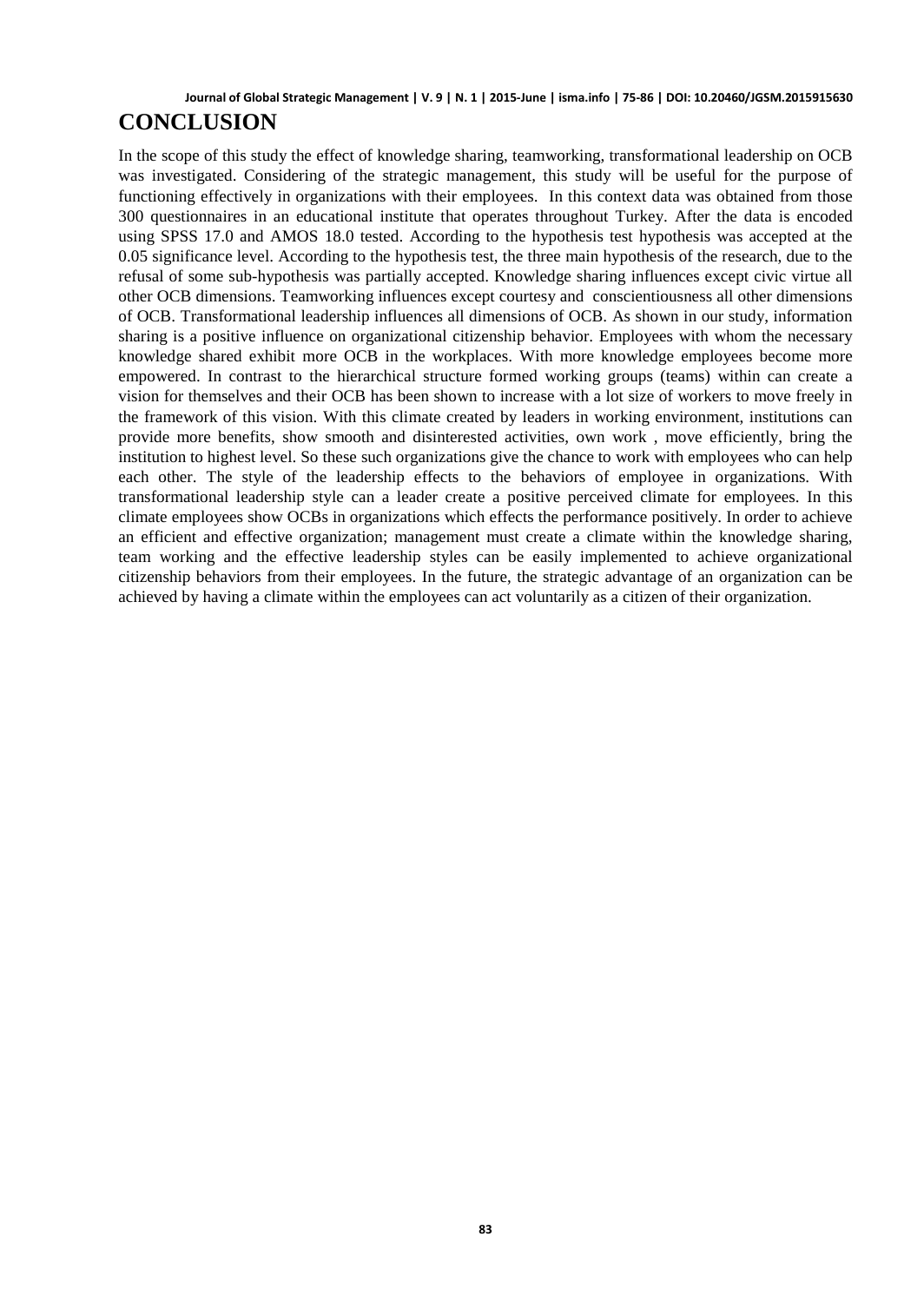Argote, L., Ingram, P., Levine, J.M., and Moreland, R.L. (2000). "Knowledge transfer in organizations: learning from the experience of others," Organizational Behavior and Human Decision Processes, (82:1), 1- 8.

Bass, B. M., Waldman, D. A., Avolio, B. J., & Bebb, M. (1987). "Transformational leadership and the falling dominoes effect". Group and Organization Studies, 12, 73-78.

Beck, Ulrich (1992): "Risk Society: Towards a New Modernity" (Sage, London)

Bell, Daniel (1976): "The Coming of Post-Industrial Society: a Venture in Social Forecasting" (Basic Books, New York)

Bock, G.W., Shin, K.S., Suh, A., and Hu, A. (2010). "The factors affecting success of knowledge-based systems at the organizational level," Journal of Computer Knowledge Systems (50:2), 95-105.

Bock, G.W., Zmud, R.W., Kim, Y.G., and Lee, J.N. (2005). "Behavioral intention formation in knowledge sharing: Examining the roles of extrinsic motivators, social-psychological forces, and organizational climate," MIS Quarterly (29:1), 87-111.

Bolat, Tamer - Seymen, Oya Aytemiz (2003). "Örgütlerde İş Etiğinin Yerleş-tirilmesinde Dönüşümcü Liderlik Tarzının Etkileri Üzerine Bir Değerlendirme", Balıkesir Üniversitesi Sosyal Bilimler Dergisi, 6(9), 59-85.

Bolino, M.C., W.H. Turnley and J.M. Bloodgood, (2002). "Citizenship behavior and the creation of social capital in organizations". Academy of Management Review, 27: 505-522.

Chu C.I., Lee M. S., Hsu, H.M. (2006). The impact of social support and job stress on public health nugrses organizational citizenship behaviors. Public Health Nursing, Vol.23, No.6, 496-505.

Collins, J.D. and M.A. Hitt, (2006). "Leveraging tacit knowledge in alliances: The importance of using relational capabilities to build and leverage relational capital". Journal of Engineering and Technology Management, 23: 147-167.

Demirel Y., Seçkin Z. and Özçınar M. F. (2011). "Interactions Between Knowledge Sharing and Organizational Citizenship Behavior", Chinese Business Review, ISSN 1537-1506, l(10), No. 11, 1061-1070.

Druskat VU, Wolf SB 1999. Effects of timing of developmental peer appraisals in self-managing work groups. Journal of Applied Psychology, 2: 78-94.

Effective Teamwork A Best Practice Guide for the Construction Industry [www.constructingexcellence.org.uk](http://www.constructingexcellence.org.uk/) .

Fang, Y., Jiang, G.L.F., Makino, S., and Beamish, P.W.(2010) "Multinational firm knowledge, use of expatriates, and foreign subsidiary performance," Journal of Management Studies (47:1), 27-54.

Feather, N. T., Rauter, K. (2005). Journal Of Occupational And Organizational Psychology, 77, 81-94.

Fey, C.F., and Furu, P.(2008) "Top management incentivecompensation and knowledge sharing in multinational corporation," Strategic Management Journal (29:12), 1301-1323.

Islam T., Anwar F., Khan S. U. R., Rasli A., Norulkamar U. Ahmad U. and Ishfaq A. (2012) "Investigating the Mediating Role of Organizational Citizenship Behavior Between Organizational Learning Culture and Knowledge Sharing", World Applied Sciences Journal 19 (6): 795-799.

Ipe, M. (2003). Knowledge sharing in organizations: A conceptual framework. HRM Development Review, 2(4), 337-359.

Kankanhalli, A., Tan, B.C.Y., and Wei, K.K. (2005). "Contributing knowledge to electronic knowledge repositories: An empirical investigation," MIS Quarterly (29:1), 113-143.

Kelchner, L. (2013). "Strengths and weaknesses of cross-functional teams". Retrieved from: [http://smallbusiness.chron.com/strengths-weaknesses-cross-functional-teams-24653.html.](http://smallbusiness.chron.com/strengths-weaknesses-cross-functional-teams-24653.html)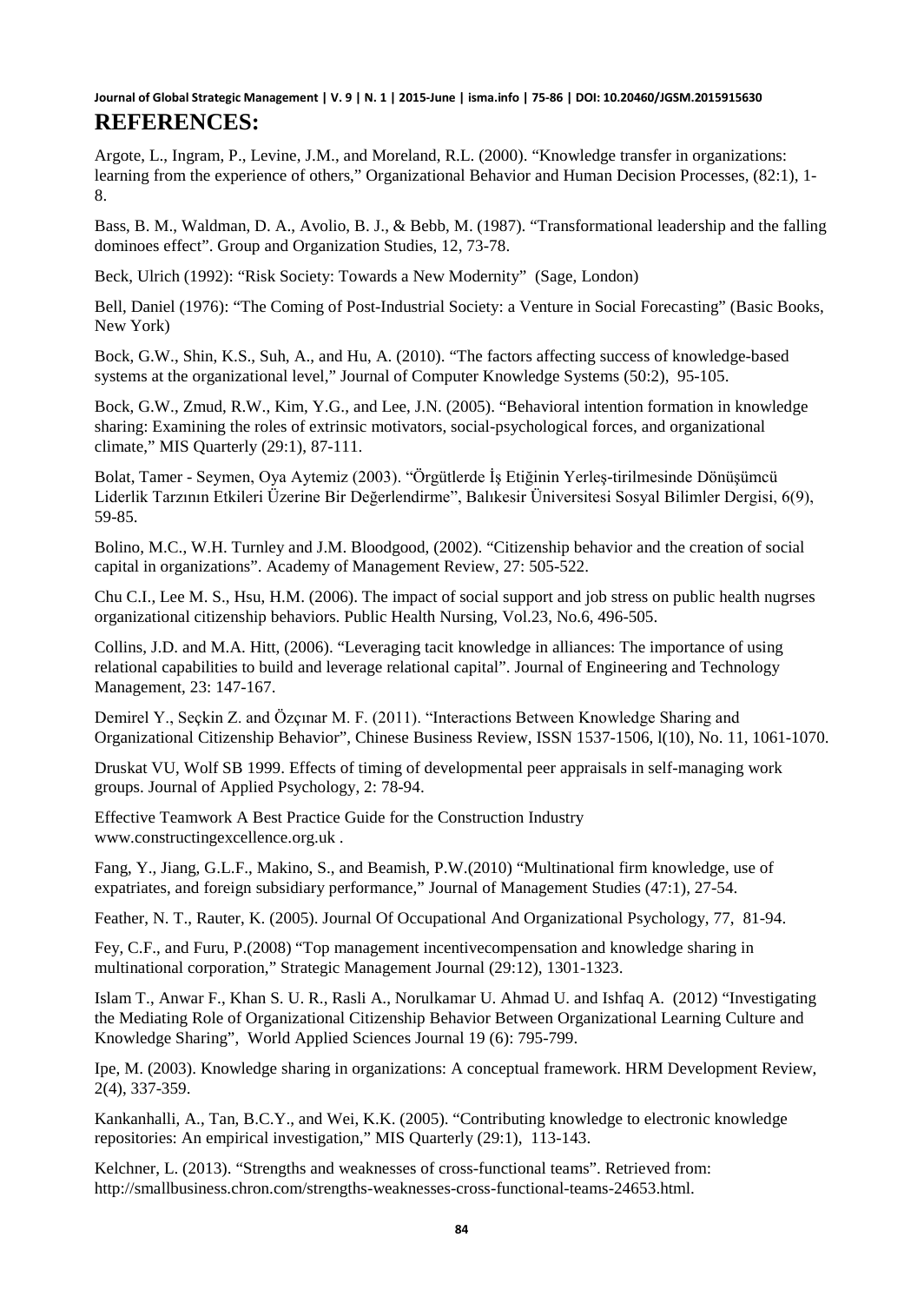Lam, A., and Lambermont-Ford, J.P. (2010). "Knowledge sharing in organizational contexts: A motivationbased perspective," Journal of Knowledge Management, (14:1), 51-66.

Mackenzie, S.B., Podsakoff, P. M., & Fetter, R. (1993). The Impact of OCB on Evaluations of Sales Performance. Journal of Marketing, 57, 70-80.

Mackenzie, S. B., Podsakoff, P.M., & Paine, J.E. (1998). Effects of OCB and Productivity on Evaluations of Performance at Dıfferent Hierarchical Levels in Sales Organizations. Journal of the Academy of Marketing Science, 27, 396-410.

Nadler, David A, and Michael L Tushman. 1982. "Managing Organizations Readings and Cases Frameworks for Organizational Behavior A Model for Diagnosing." In Managing Organizations: Readings and Cases, edited by David A Nadler, Michael L Tushman, and Nina G Hatvany. Little, Brown.

O' Connor JF 1972. Leadership and organizational performance: A study of large corporations. American Sociological Review, 4: 117 – 130.

Organ, D. W. (1988). "Organizational Citizenship behavior: The good soldier syndrome". Lexington, MA: Lexington Books.

Paillé Pascal (2011), Stressful Work, Citizenship Behaviour and Intention to Leave the Organization in a High Turnover Environment: Examining the Mediating Role of Job Satisfaction, Journal of Management Research, 2011, Vol. 3, No. 1: E1

Podsakoff, P.M. Mackenzei, S.B. (1995). An Examşniation of subsitutes for Leadership within alevels of analysis framework. Leadership Quarterly, 6, 289-328.

Podsakoof, P. M., Mackenzie, S.B., Paine, J. B., Bachrach, D. G. (2000). OCB: A Critical Review of the Theoretical and Emprical Literature and Suggestions for Future Research. Journal of Management, 26(3), 513-563.

Rukancı, F., Hakan A. (2004), "Bilgi Toplumu ve Toplumun Bilgilenmesine Kütüphanelerin Rolü",Kütüphaneciliğin Destanı Uluslararası Sempozyumu Bildiriler, http://acikarsiv.ankara.edu.tr/fulltext/165.htm,

Ryu S., Ho S.H., and Han I. (2003). "Knowledge sharing behavior of physicians in hospitals," Expert Systems with Applications (25), 113-122.

Scarnati, J. T. (2001). "On becoming a team player". Team Performance Management: An International Journal, 7(1/2), 5-10.

Schappe, S.P. (1998). The Influence Of Job Satisfaction, Organizational Commitment And Fairness Perceptions On Ocb. Journal Of Psychology, 132(3), 277-290.

Selvi Ö.(2012). "Bilgi Toplumu, Bilgi Yönetimi Ve Halkla İlişkiler",Gümüşhane University E Journal Of Faculty Of Communication , 2,191-214.

Shang, S.S.C., Lin, S.F., and Wu, Y.L. (2009). "Service innovation through dynamic knowledge management," Industrial Management & Data Systems (109:3), 322-337.

Skogerbø, Eli & Syvertsen, Trine (2004). "Towards An Knowledge Society? The Value Of Media Production And Consumption". Javnost - The Public. ISSN 1318-3222. 11(1),45- 60

Sohmen V. S.(2013)." Leadership and Teamwork: Two Sides of the Same Coin", Journal of IT and Economic Development 4(2), 1-18.

Somech A.; Zahavy D. (2004). Exploring Organizational Citizenship Behavior From An Organizational Perpective. Journal of Occupational and Organizational Psychology, 77, 281-298.

Tarricone P, Luca J.(2002)." Successful teamwork: A case study" HERDSA Conference 640-646.

Van Dyne, L., Graham, J., Dinesch, R. (1994). Organizational Citizenship Behavior: Construct Redefinition, Measurement, and Validation. Academy of Management Journal, Vol. 37, No. 4, 765-802.